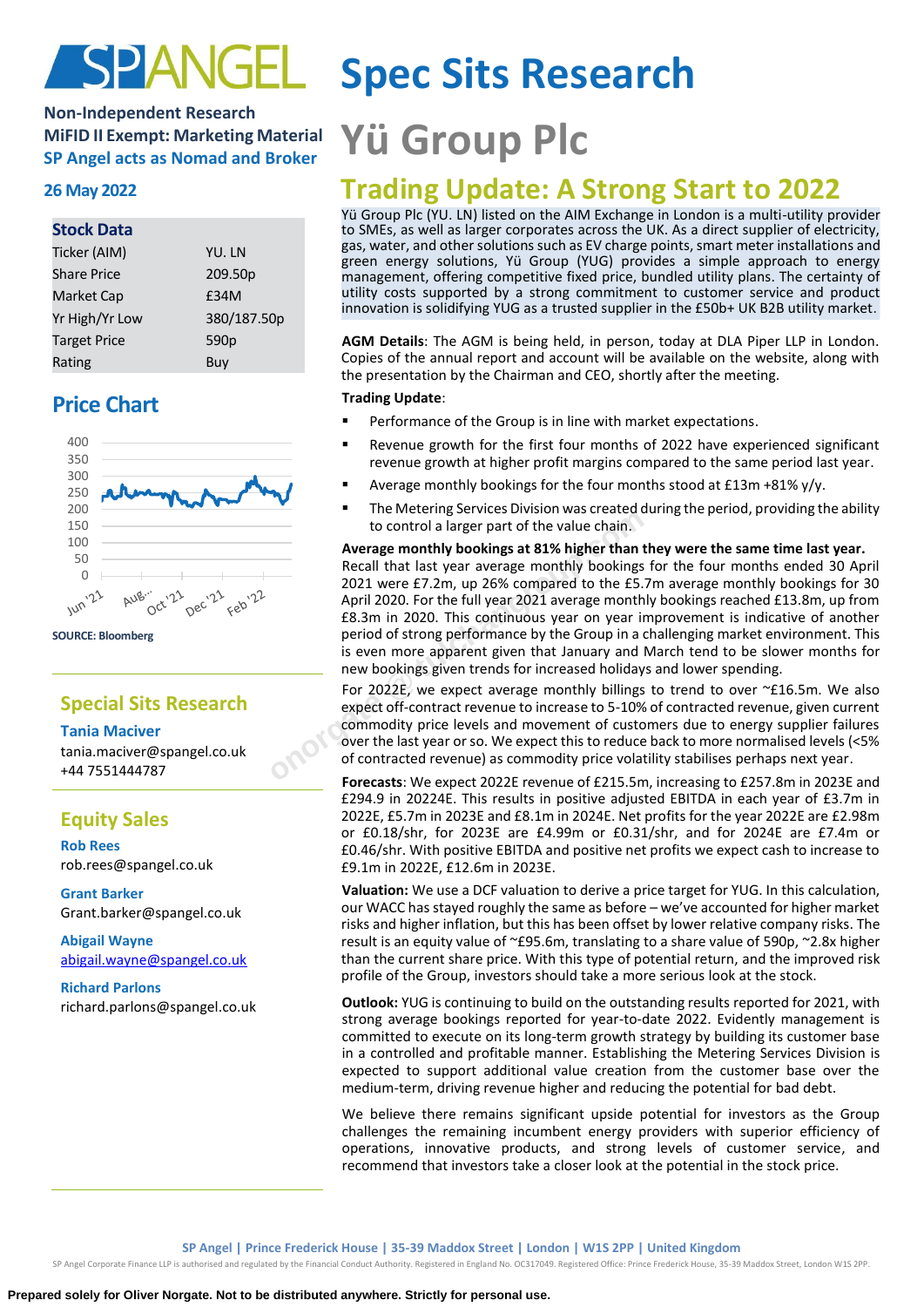## **Yü Group Plc** May 2022

.

| <b>Current Forecasts</b>     |             |            |           |           |           |           |           |
|------------------------------|-------------|------------|-----------|-----------|-----------|-----------|-----------|
| Financials (£000)            | 2019        | 2020       | 2021      | 2022E     | 2023E     | 2024E     | 2025E     |
| Revenue                      | 111,613.0   | 101,527.0  | 155,423.0 | 215,493.0 | 257,770.0 | 294,885.0 | 335,815.2 |
| Gross Margin (%)             | 4.9%        | 7.6%       | 9.8%      | 9.9%      | 9.9%      | 10.0%     | 10.1%     |
| Operating Income             | (5,898.0)   | (1,574.0)  | 3,488.0   | 2,978.4   | 4,985.9   | 7.424.3   | 8,885.7   |
| Operating Margin (%)         | $-5.3%$     | $-1.6%$    | 2.2%      | 1.4%      | 1.9%      | 2.5%      | 2.6%      |
| <b>Adjusted EBITDA</b>       | (4,242.0)   | (1,714.0)  | 1,724.0   | 3,663.4   | 5,670.9   | 8,109.3   | 9,570.7   |
| Net Income                   | (4,968.0)   | (1, 165.0) | 4,451.0   | 2,978.4   | 4,985.9   | 7,424.3   | 8,749.1   |
| Earnings per Share (£) basic | (0.305)     | (0.072)    | 0.273     | 0.183     | 0.306     | 0.456     | 0.537     |
| <b>Adjusted Net Income</b>   | (3,950.0)   | (1,725.0)  | 4,451.0   | 2,978.4   | 4,985.9   | 7,424.3   | 8,749.1   |
| Adj. EPS (£) diluted         | (0.29)      | (0.07)     | 0.26      | 0.17      | 0.29      | 0.43      | 0.50      |
| Diluted Shares (000s)        | 17,065.2    | 17,210.9   | 17,398.8  | 17,380.2  | 17,380.2  | 17,380.2  | 17,380.2  |
| Net Cash in/(Out)-flow       | (12, 235.0) | 9,363.0    | (4,691.0) | 2,050.9   | 3,544.9   | 14,100.2  | 15,592.2  |
| Debt                         |             |            |           |           |           |           |           |

| <b>Growth Rates (%)</b> | 2019  | 2020    | 2021   | 2022F    | 2023F | 2024F | 2025E |
|-------------------------|-------|---------|--------|----------|-------|-------|-------|
| Revenue                 | 38.4% | $-9.0%$ | 53.1%  | 38.6%    | 19.6% | 14.4% | 13.9% |
| <b>EBITDA</b>           | 32.5% | 59.6%   | 200.6% | 112.5%   | 54.8% | 43.0% | 18.0% |
| Net Income              | 20.7% | 76.5%   | 482.1% | $-33.1%$ | 67.4% | 48.9% | 17.8% |
| Adjusted Net Income     | 28.9% | 56.3%   | 358.0% | $-33.1%$ | 67.4% | 48.9% | 17.8% |

| <b>Financial Health</b> | 2019                     | 2020                     | 2021                     | 2022E                    | 2023E                    | 2024E     | 2025E                    |
|-------------------------|--------------------------|--------------------------|--------------------------|--------------------------|--------------------------|-----------|--------------------------|
| Working Capital (£000)  | 187.00                   | (1,423.00)               | (2,253.00)               | 54.98                    | 6.372.40                 | 15.987.82 | 27.393.39                |
| <b>Current Ratio</b>    | (1.01)                   | (1.0)                    | (1.0)                    | (1.0)                    | (1.2)                    | (1.4)     | (1.7)                    |
| Long-term Debt (£m)     | $\overline{\phantom{0}}$ | $\overline{\phantom{0}}$ | $\overline{\phantom{0}}$ | $\overline{\phantom{0}}$ |                          | ۰         |                          |
| Total Equity (£m)       | 5.30                     | 4.5                      | 9.3                      | 12.5                     | 17.7                     | 25.4      | 34.4                     |
| LT Debt/Assets          | ٠                        | $\overline{\phantom{a}}$ | $\overline{\phantom{0}}$ | ۵ľ                       | -                        |           | $\overline{\phantom{0}}$ |
| LT Debt/Equity          | $\overline{\phantom{0}}$ | $\overline{\phantom{0}}$ | $\overline{\phantom{a}}$ | ∍                        | $\overline{\phantom{a}}$ | -         | $\overline{\phantom{0}}$ |

| (L.U.1)     | (L.U)       | (L.U)                        | (L.U)       | (L.Z)                    | (L.4)       | (L.7)       |
|-------------|-------------|------------------------------|-------------|--------------------------|-------------|-------------|
|             |             | $\qquad \qquad \blacksquare$ |             |                          |             |             |
| 5.30        | 4.5         | 9.3                          | 12.5        | 17.7                     | 25.4        | 34.4        |
|             |             | $\overline{\phantom{a}}$     |             |                          |             |             |
|             |             | $\overline{\phantom{a}}$     |             | $\overline{\phantom{a}}$ |             |             |
|             |             |                              |             |                          |             |             |
| 2019        | 2020        | 2021                         | 2022E       | 2023E                    | 2024E       | 2025E       |
| 2,377.0     | 11,740.0    | 7,049.0                      | 9,099.9     | 12,644.8                 | 26,745.0    | 42,337.2    |
|             |             |                              |             |                          |             |             |
| 25,886.0    | 18,267.0    | 40,441.0                     | 33,598.9    | 32,701.7                 | 29,001.4    | 25,893.5    |
| (28,076.0)  | (31, 430.0) | (49, 743.0)                  | (42, 643.8) | (38, 974.0)              | (39, 758.5) | (40, 837.3) |
| 33,822.0    | 37,052.0    | 59,569.0                     | 55,698.2    | 57,264.3                 | 65,723.2    | 75,801.1    |
| (28, 524.0) | (32,539.0)  | (50, 284.0)                  | (43, 184.8) | (39,515.0)               | (40, 299.5) | (41, 378.3) |
| 5,298.0     | 4,513.0     | 9,285.0                      | 12,513.4    | 17,749.3                 | 25,423.7    | 34,422.8    |
|             |             |                              |             |                          |             |             |
| 2019        | 2020        | 2021                         | 2022E       | 2023E                    | 2024E       | 2025E       |
| -93.8%      | $-25.8%$    | 47.9%                        | 23.8%       | 28.1%                    | 29.2%       | 25.4%       |
|             |             |                              |             |                          |             |             |

| <b>Profitability</b> | 2019     | 2020     | 2021  | 2022E | 2023E | 2024E | 2025E |
|----------------------|----------|----------|-------|-------|-------|-------|-------|
| <b>ROE</b>           | $-93.8%$ | $-25.8%$ | 47.9% | 23.8% | 28.1% | 29.2% | 25.4% |
| <b>ROA</b>           | $-14.7%$ | $-3.1%$  | 7.5%  | 5.3%  | 8.7%  | 11.3% | 11.5% |
|                      |          |          |       |       |       |       |       |

SP Angel Corporate Finance LLP is authorised and regulated by the Financial Conduct Authority. Registered in England No. OC317049. Registered Office: Prince Frederick House, 35-39 Maddox Street, London W1S 2PP.